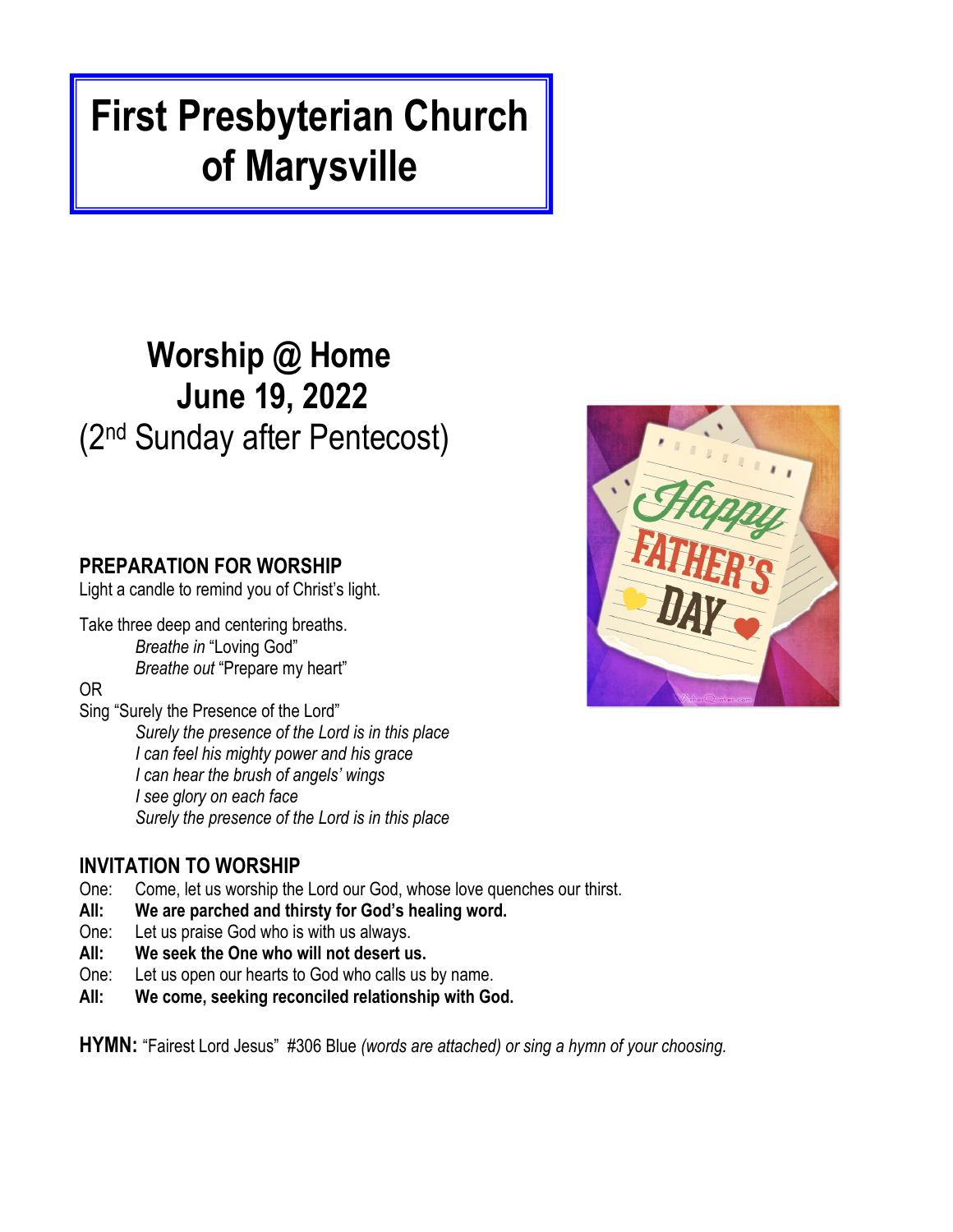# **CALL TO RECONCILIATION**

One: "The Lord is near to the broken-hearted, and saves those who are crushed in spirit." Let us admit our brokenness to God.

#### **UNISON PRAYER OF CONFESSION**

**Lord of the ages, in our busy lives we do not always make time to love, to pray, or to sing your praises. We want to be strong, yet we often feel out of control – buffeted by the winds of change, rocked by the earthquakes in our relationships, burned by the fires of doubt. Forgetting what we cannot see we ask, "Why have you forgotten me?" Help us trust your presence, even when we feel utterly alone, trapped in our dark night of the soul. With the promise of Christ as our hope, lead us from our own wilderness wanderings into the well-tended garden of your love. (Silent Prayer)**

#### **CLAIMING THE GOOD NEWS**

One: The steadfast love of God is with us – yesterday, today, and tomorrow.

**All: In Christ, we are loved and forgiven. Thanks be to God!**

**HYMN**: "How Firm a Foundation" #361 Blue (vv. 1,2,3,4) *(words are attached)* or sing a hymn of your choosing.

#### **SCRIPTURE READING:** Psalm 42 & 43

#### **MESSAGE: "Hope in God"**

Psalms 42 & 43 are what we might call "hard times texts." And it would be easy to dismiss these biblical perspectives when one is confronted by life that is "too much." But when we are in the pits, Scripture can speak to us in fresh ways. God calls us to faith, which not only is believing without seeing, but sometimes is also believing without feeling. "Hope in God, for I shall again praise him, my help and my God." (Please contemplate on these thoughts and spend some time with God in prayer.)

# **GATHERING AND DEDICATING OUR OFFERING**

- One: Remembering the strength of God's love and the promise of Christ's help, let us share who we are as the church in the world.
- **All: With open arms, let us join with one another as we express our faith through our gifts of love.**

*Consider what gifts you could offer to God and to God's people. Speak them out loud or write them down and after worship, make a plan to share these gifts.* 

*Some examples include: thank and compliment a father or father figure; say a prayer for someone in need; perform an act of kindness for a stranger* 

\*Please continue to support the church by mailing your offering (checks only) to the church office:

First Presbyterian Church of Marysville - P.O. Box 1070, Marysville, CA 95901

You may drop off your offering at the church office on Wednesdays from 11 am – 2 pm or Thursdays from 10 am – 4 pm. (Please do not put anything in the outside mailboxes.)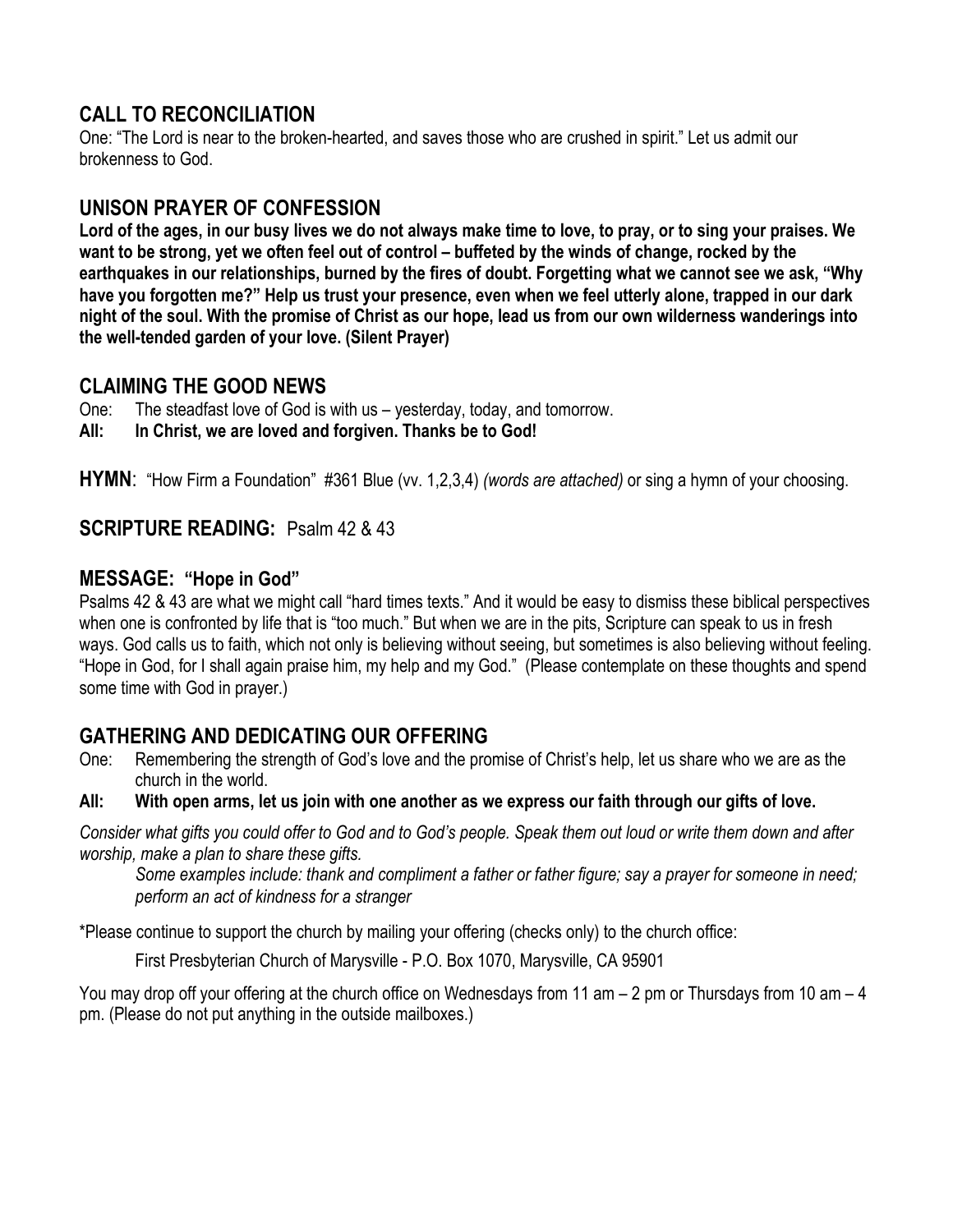Online giving is also available! Click on the link below and follow the prompts:

https://www.eservicepayments.com/cgi-

bin/Vanco\_ver3.vps?appver3=wWsk24ZWJSTZKsGd1RMKlg0BDvsSG3VIWQCPJNNxD8upkiY7JlDavDsozUE7KG0 nFx2NSo8LdUKGuGuF396vbZpZlSnR1aL6Jy6aLfiKsLAiYnTg5dP4O6rpX5QvPEWlBhHDN59kLZFffwKfYERpQrqXr EYxb09pApAL3pdNN38=&ver=3

*Thank you for your continued support of the church!* 

# **THE DOXOLOGY**

*Praise God, from whom all blessings flow; Praise Him all creatures here below; Praise Him above, ye heavenly host; Praise Father, Son, and Holy Ghost, Amen.*

# **PRAYERS OF THE PEOPLE**

*Offer prayer for the needs of the world, paying particular attention to those who are dealing with hard choices and uncertainties in life. May they seek God's wisdom and guidance.* 

*Let us join together in prayer for the following people:* 

Bob A, Roger A, Linda B, Betty H, Bill L, Susan L, Dorothy L, Julia M, Joe M, Kathy M, Fredda M, Jackie P, George P, Albert P, Nancy S, Al W, Joanne (sister of Judy), Luke (grandson of Nancy), Raelynn, Cathy, the Smart family, the family of Connie H who passed away

*If you are in need of prayer or assistance, please let Pastor Grace know at* gsuwabe02@gmail.com.

# **THE LORD'S PRAYER**

*Our Father, who art in heaven, hallowed be thy name. Thy kingdom come, thy will be done on earth as it is in heaven. Give us this day our daily bread; and forgive us our debts as we forgive our debtors; and lead us not into temptation, but deliver us from evil. For thine is the kingdom, and the power, and the glory, forever. Amen.*

**HYMN:** "Our God, Our Help in Ages Past" #210 Blue (vv. 1,2,3,5) *(words are attached) or sing a hymn of your choosing*

# **CHARGE**

One: In the spirit of God's unchanging love, live the stories of faith we have heard this day.

- **All: In the melody of God's song within us, we sing the faith we have received this day.**
- One: In the hope of God's unfailing help, share the grace we have touched this day.

**All: We go to tell the world how much God has done for us!**

#### **BENEDICTION – Romans 15:13**

May the God of hope fill you with all joy and peace in believing, so that by the power of the Holy Spirit you may abound in hope. Amen.

*(Extinguish the candle if you lit one at the beginning of worship and allow the smoke to billow as a*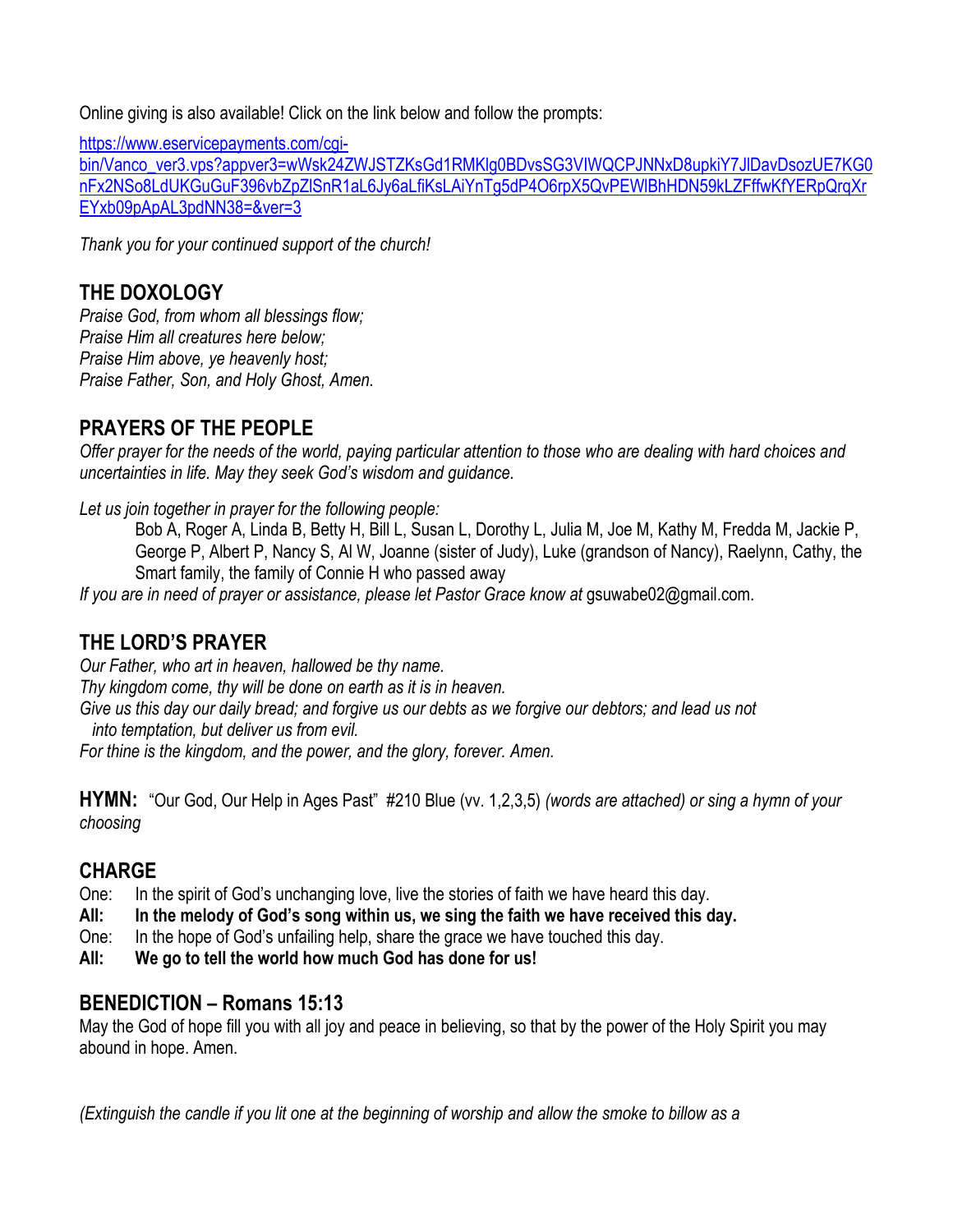*reminder of Christ's abiding presence.)*

OR

You can sing "Surely the Presence of the Lord" *Surely the presence of the Lord is in this place I can feel his mighty power and his grace I can hear the brush of angels' wings I see glory on each face Surely the presence of the Lord is in this place*

#### **FPCM Contact Information**

Pastor Grace Suwabe – gsuwabe02@gmail.com Church Office – fpcmsvl@comcast.net or (530) 742-5541 (Open Wednesdays between 11 am – 2 pm and Thursdays between 10 am – 4 pm)

#### **Announcements:**

Session will be meeting next Sunday, June 26th at 2 pm by Zoom.

Sunday's worship bulletin and sermon are on our church website! – www.firstpresmarysville.church

The food pantry (1905-C Covillaud St.) is open on Fridays from 10 am – 12 noon. Help is welcomed. \*Items needed – *canned meat, peanut butter, dry beans*

Bible study on Tuesdays at 2 pm by Zoom (contact Judy or church office for more info)

**Fairest Lord Jesus**